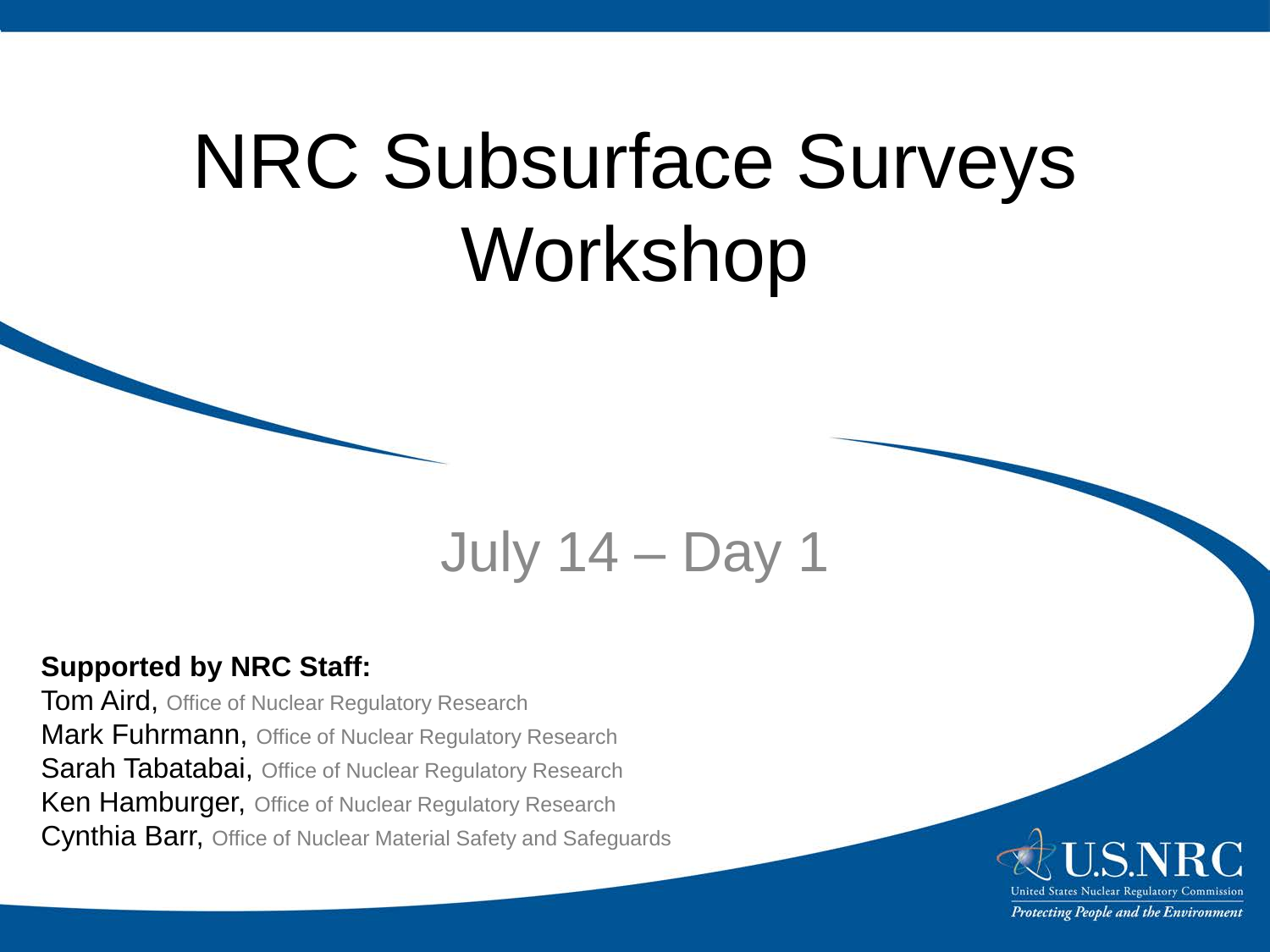# Workshop Objective

We want your ideas, perspectives, and experience with characterizing and surveying subsurface contamination

Is this "Subsurface MARSSIM"?  $\rightarrow$  No

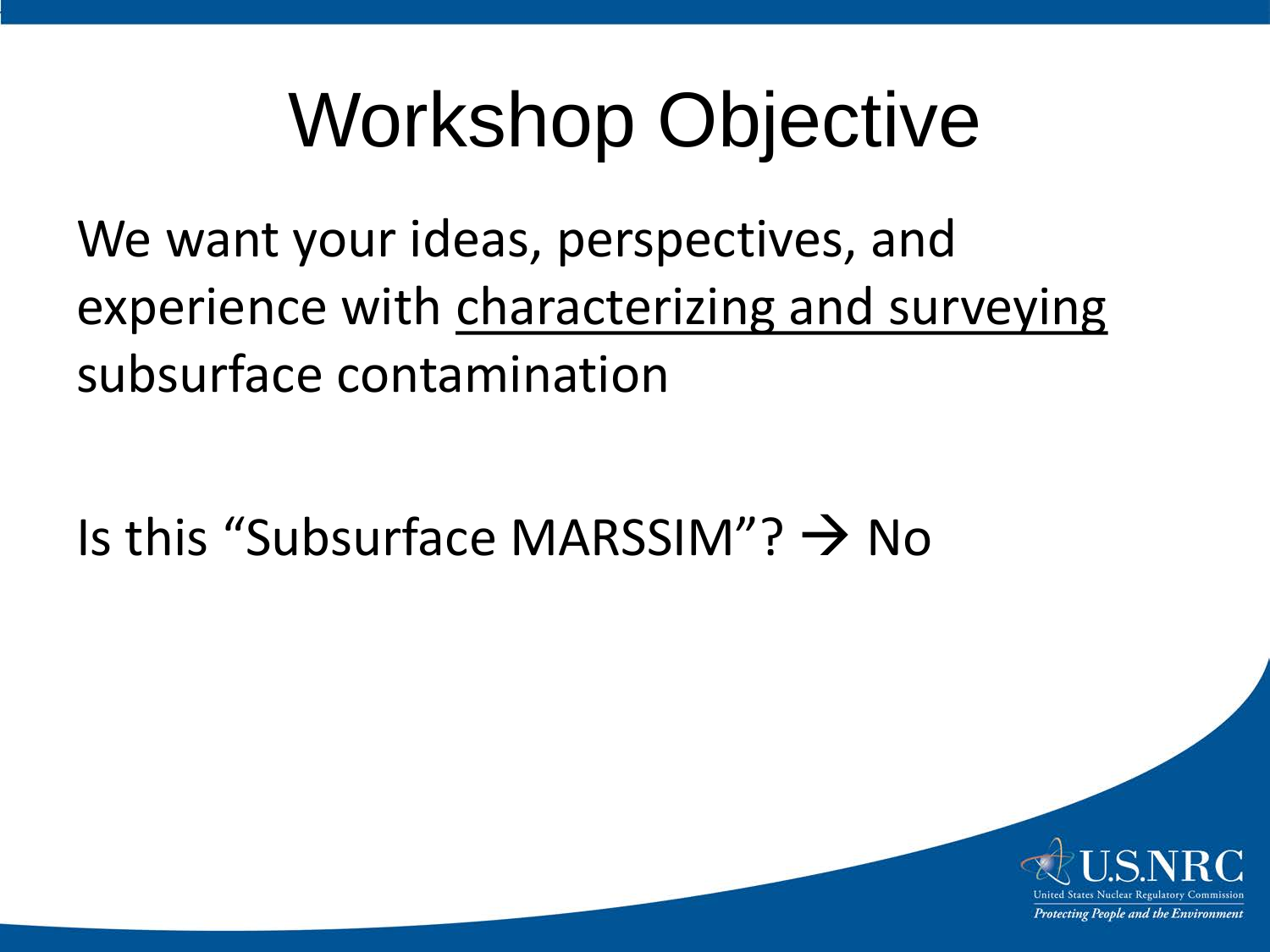Today's Agenda, July 14

| $10:05 - 10:20$ | <b>NRC Introduction</b>                                                                                                                                                                                                                                                                                                                                      | <b>Tom Aird, NRC</b>                                             |
|-----------------|--------------------------------------------------------------------------------------------------------------------------------------------------------------------------------------------------------------------------------------------------------------------------------------------------------------------------------------------------------------|------------------------------------------------------------------|
| 10:20 - 11:20   | Overview of Guidance on Surveys for<br><b>Subsurface Radiological Contaminants</b><br>$+ Q&A$                                                                                                                                                                                                                                                                | Carl Gogolak, SC&A, Inc.                                         |
| $11:20 - 12:00$ | NEI Presentation + Q&A                                                                                                                                                                                                                                                                                                                                       | Bruce Montgomery, Nuclear Energy Institute<br>(NEI)              |
| $12:00 - 13:00$ | 1-hour break                                                                                                                                                                                                                                                                                                                                                 |                                                                  |
|                 | <b>Discussion Topic: Geospatial and Statistical Methods</b>                                                                                                                                                                                                                                                                                                  |                                                                  |
| $13:00 - 13:30$ | <b>EPRI presentation: Experiences with</b><br><b>Geospatial and Statistical Based</b><br><b>Surveys of Subsurface Soil</b>                                                                                                                                                                                                                                   | <b>Richard Reid, Electric Power Research Institute</b><br>(EPRI) |
| $13:30 - 14:00$ | <b>PNNL Presentation</b>                                                                                                                                                                                                                                                                                                                                     | Pacific Northwest National Laboratory (PNNL)                     |
| $14:00 - 14:10$ | 10-minute break                                                                                                                                                                                                                                                                                                                                              |                                                                  |
| 14:10 - 15:50   | Open Discussion on the evaluation of sites with geospatial and statistical methods:<br>-Applicability of MARSSIM statistical tests and other methods<br>-Treatment of uncertainty and data sufficiency.<br>-Methods to determine the sample density, spatial distributions, depths, and volume to<br>achieve a level of confidence and limit decision errors |                                                                  |
| 15:50 - 16:00   | Daily Wrap-up                                                                                                                                                                                                                                                                                                                                                |                                                                  |

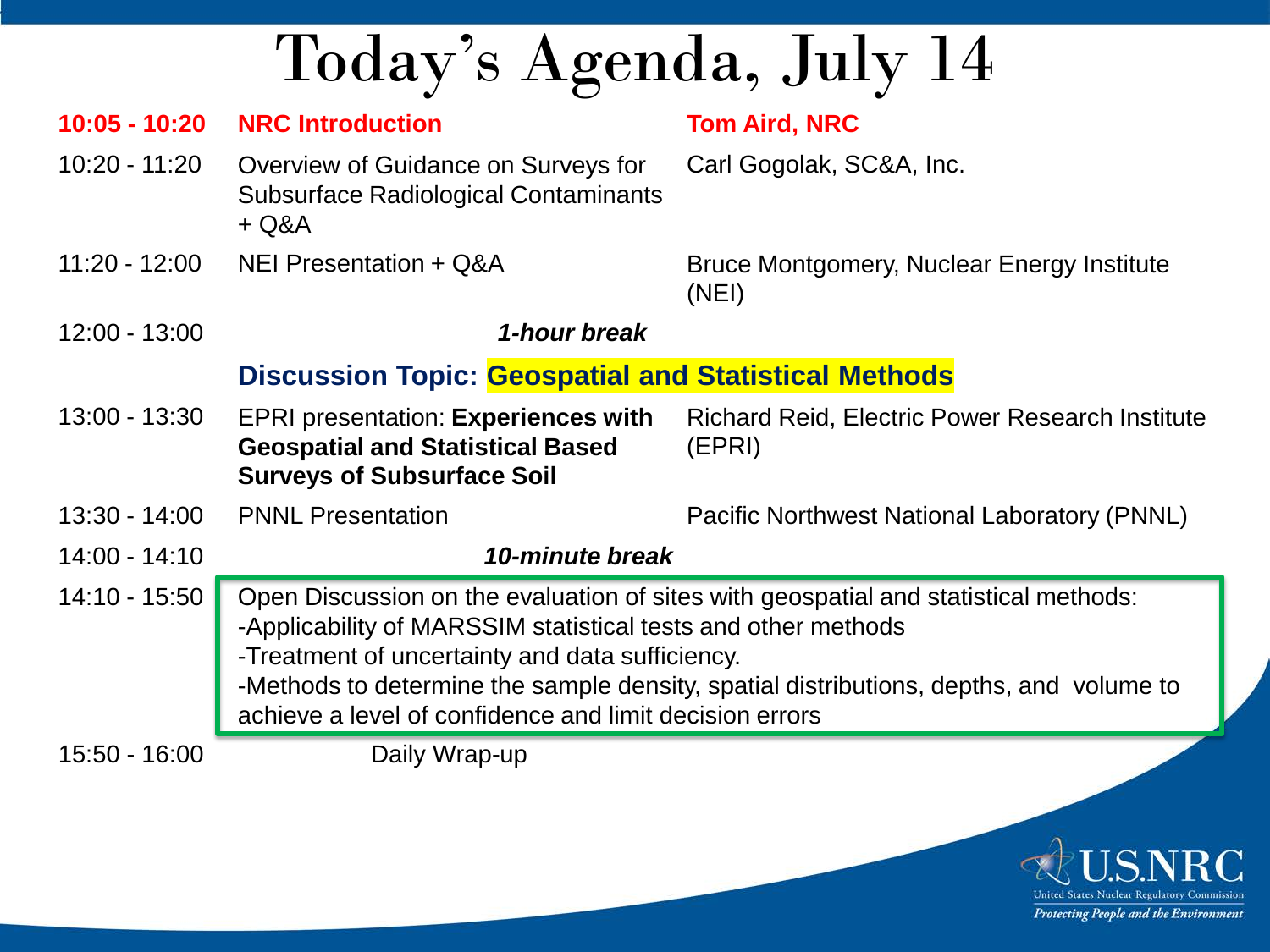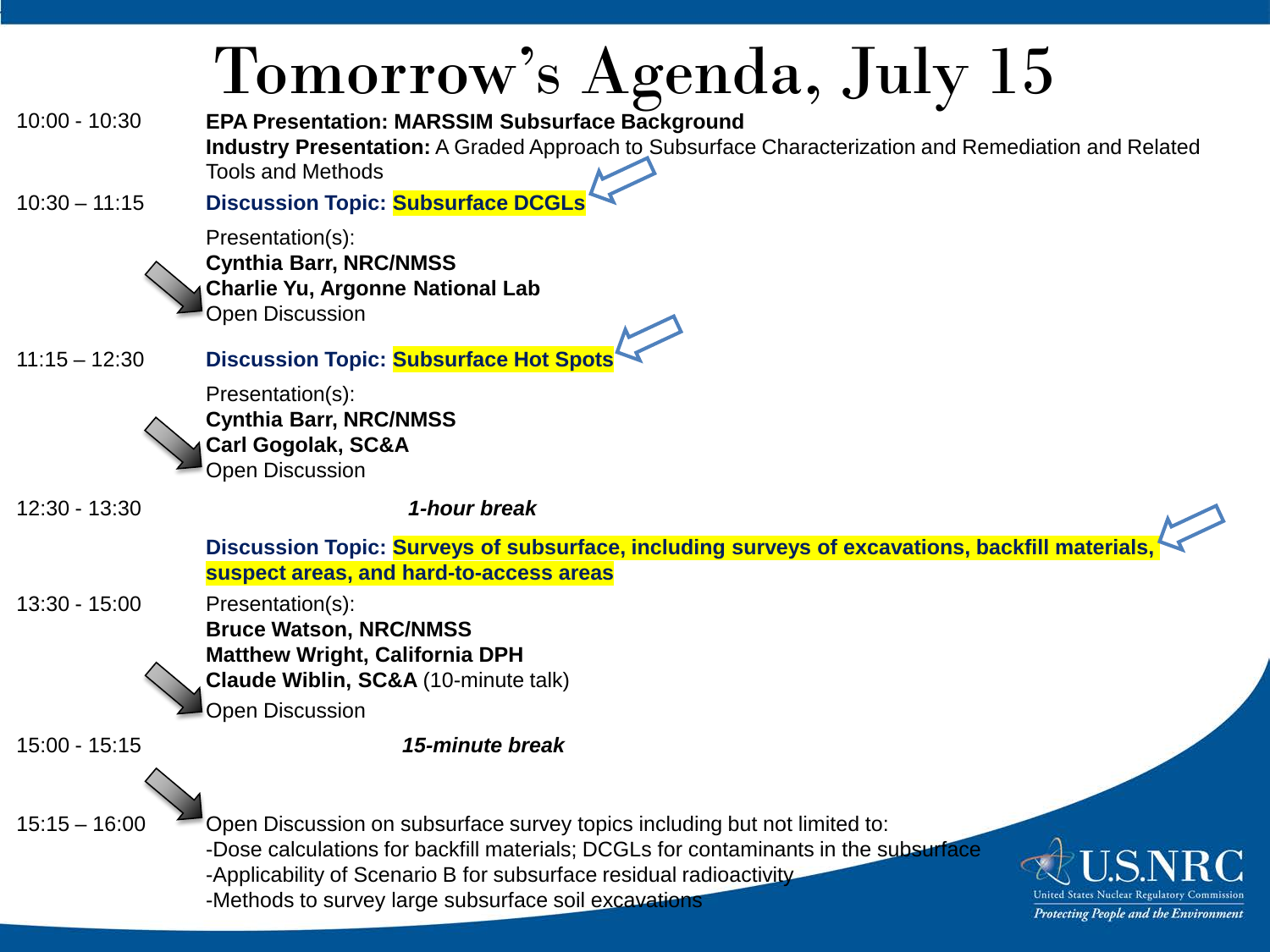# Attendance Snapshot



### Federal agencies registered:



### Also:

125+ total registrants

20+ registrants from commercial companies

4+ DOE National Laboratories

3+ international registrants







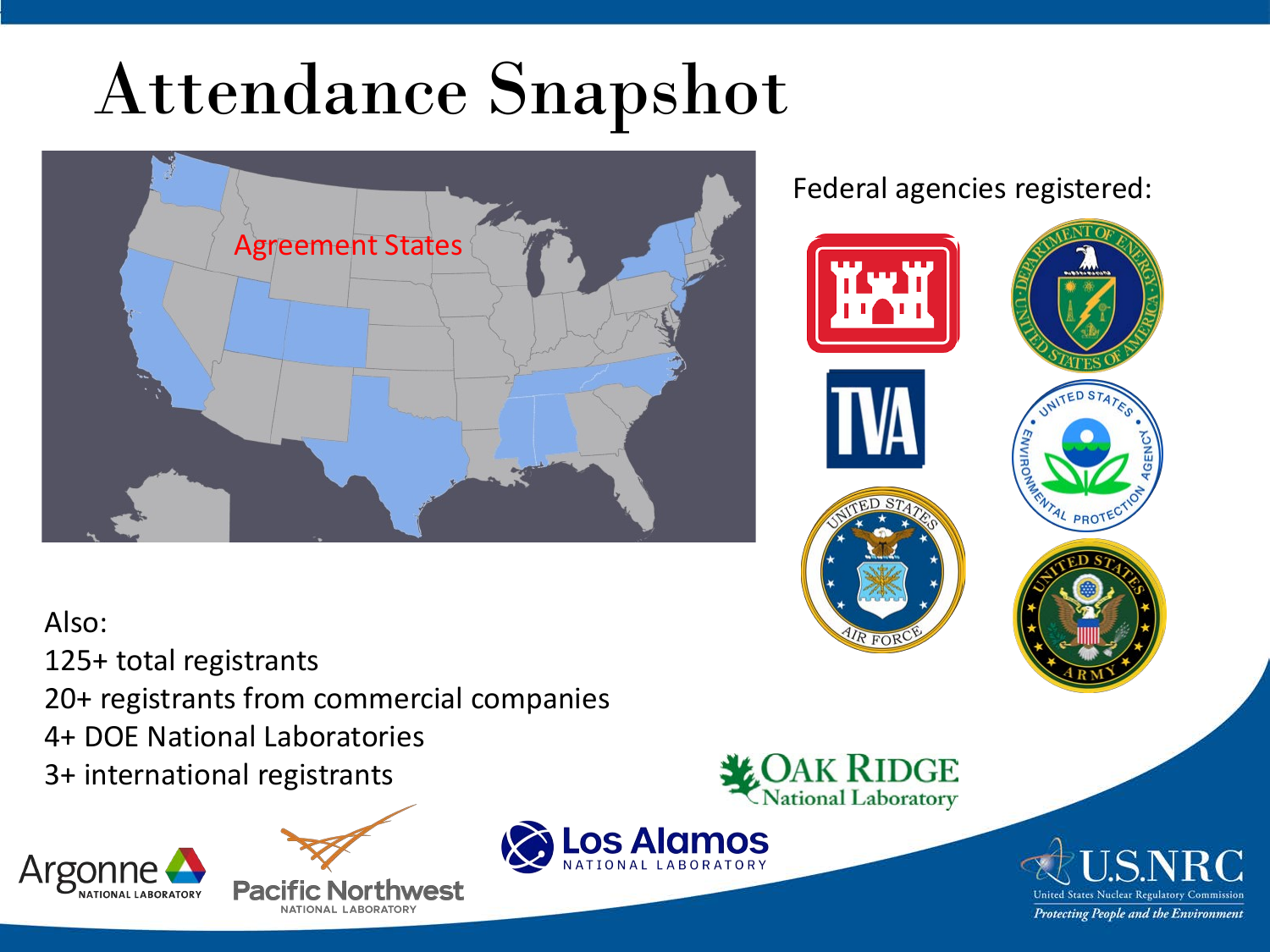# Helpful Background Info

### Public meeting website:

<https://www.nrc.gov/pmns/mtg?do=details&Code=20210553>

nrc.gov/pmns/mtg?do=details&Code=20210553 · America... X, Environmental and... · Manuscript Develo... Oth-**Public Meeting Schedule: Meeting Details Ravigation Commission Meeting Schedule** [New Search] Commission Meeting Webcast Information Meeting info **Public Meeting Schedule** Purpose **Meeting Archives** The U.S. Nuclear Regulatory Commission (NRC) is holding a public workshop on the technical basis for guidance on conducting and evaluating surveys of residual radioactivity in the subsurface soils of licensee sites. The NRC began to address this problem in Public Meeting FAQ NUREG/CR 7021, "A Subsurface Decision Model for Supporting Environmental Compliance," issued January 2012. NRC Webcast Portal **Docket Numbers - Facility Names** Archive of NRC Meeting Webcasts **Related Documents** ML21123A229 - Guidance on Surveys for Subsurface Radiological Contaminants - Executive Summary ML21158A248 - 07/14/2021 Subsurface Soil Surveys Public Workshop **Comments** This will be a virtual-only meeting and attendance will be via Microsoft Teams (links to be provided at a later date). Parties interested in *Spotlight* attending should contact the meeting organizer to be added to the attendee list and to get webinar details. Meeting organizer: Thomas Aird, thomas.aird@nrc.gov

United States Nuclear Regulatory Commission Protecting People and the Environment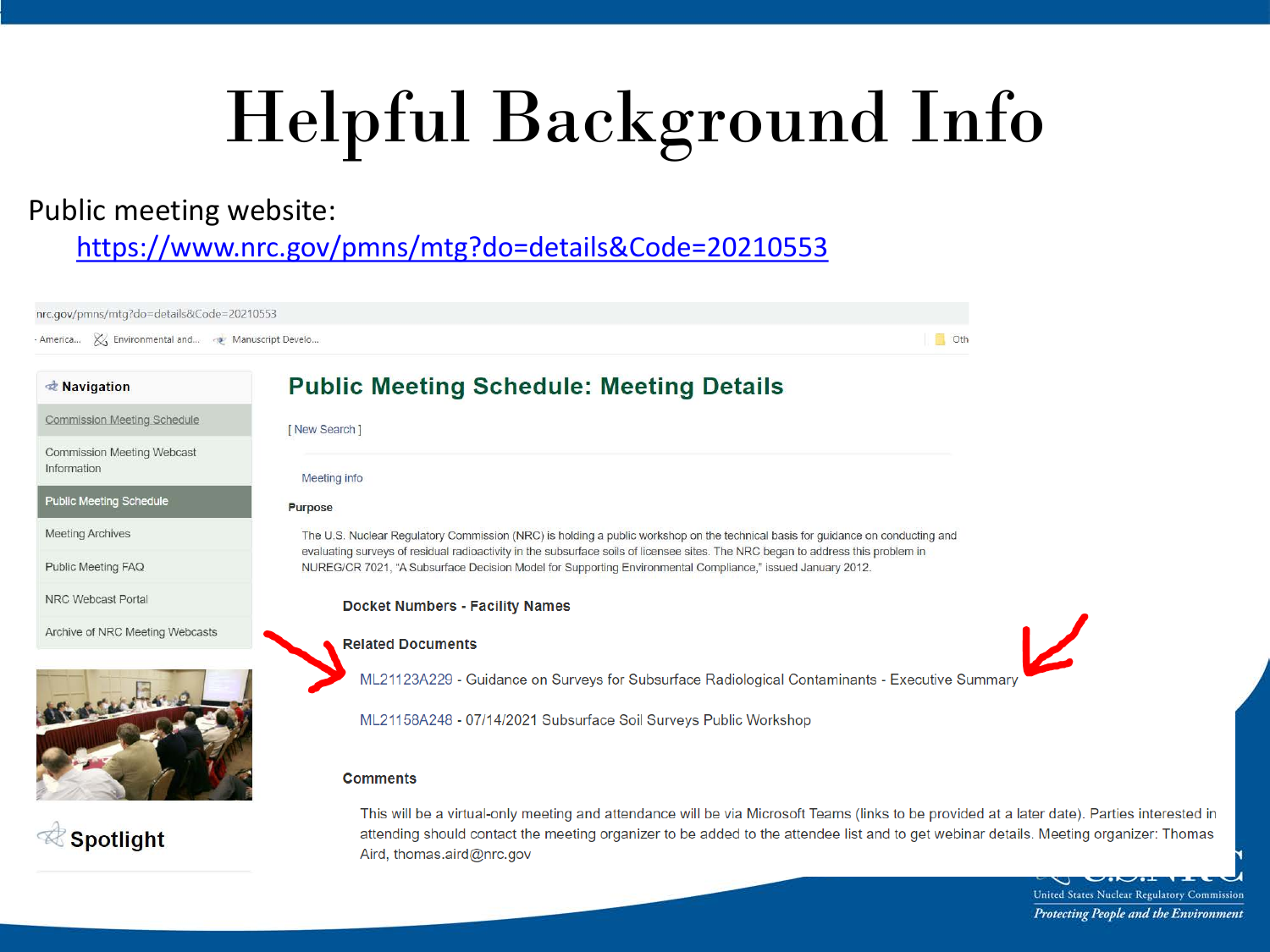## Workshop Motivation

**Workshop Objective:** we want your ideas, perspectives, and experience with characterizing and surveying subsurface contamination

### **Workshop Motivation?**

- More sites are being rapidly decommissioned instead of entering SAFSTOR
- These sites are complex and expected to contain areas of residual radioactivity in subsurface soils
- These facilities will need to be surveyed and a determination made as to the need for subsurface remediation.

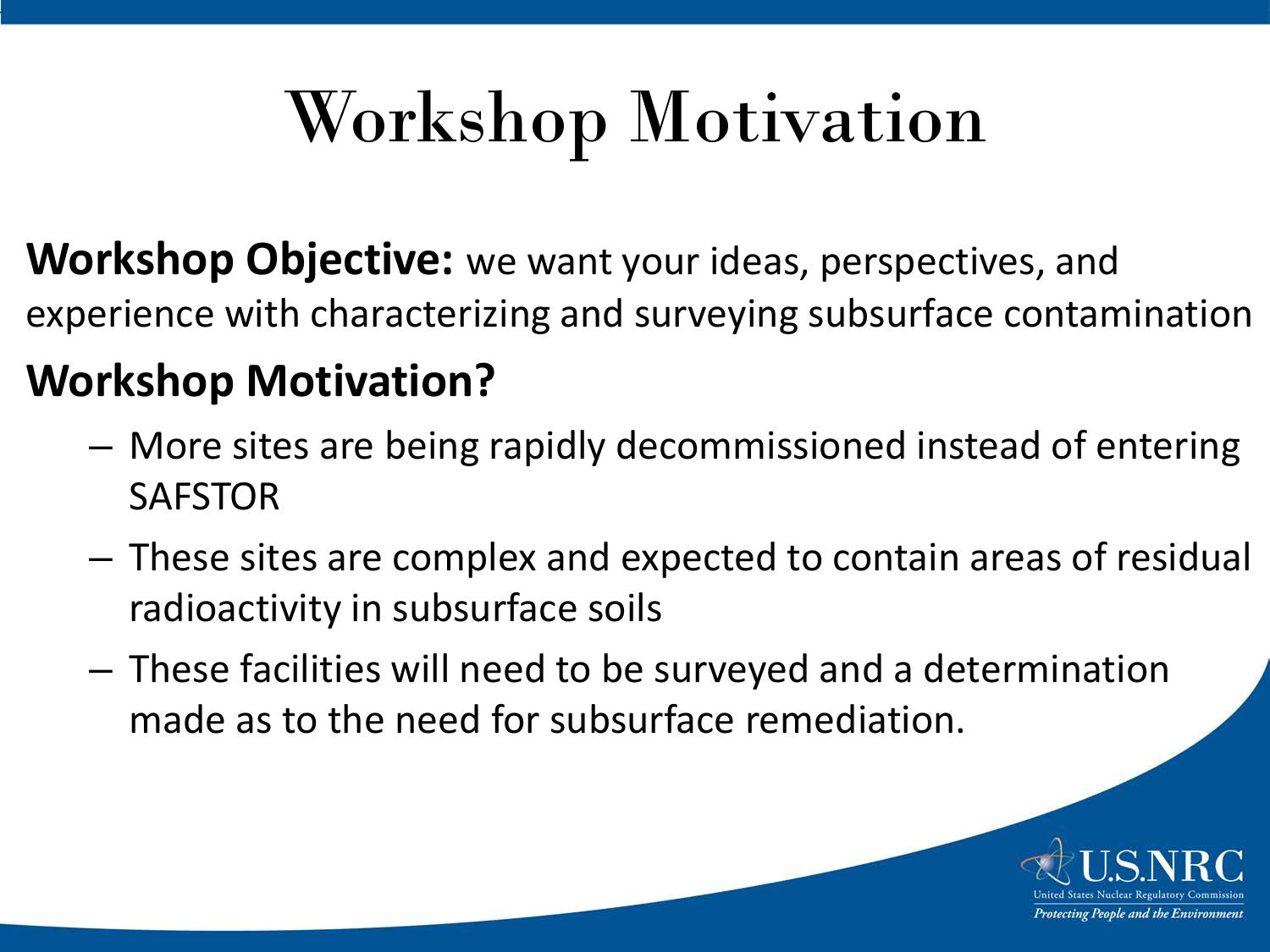## A simple illustration of the issue…

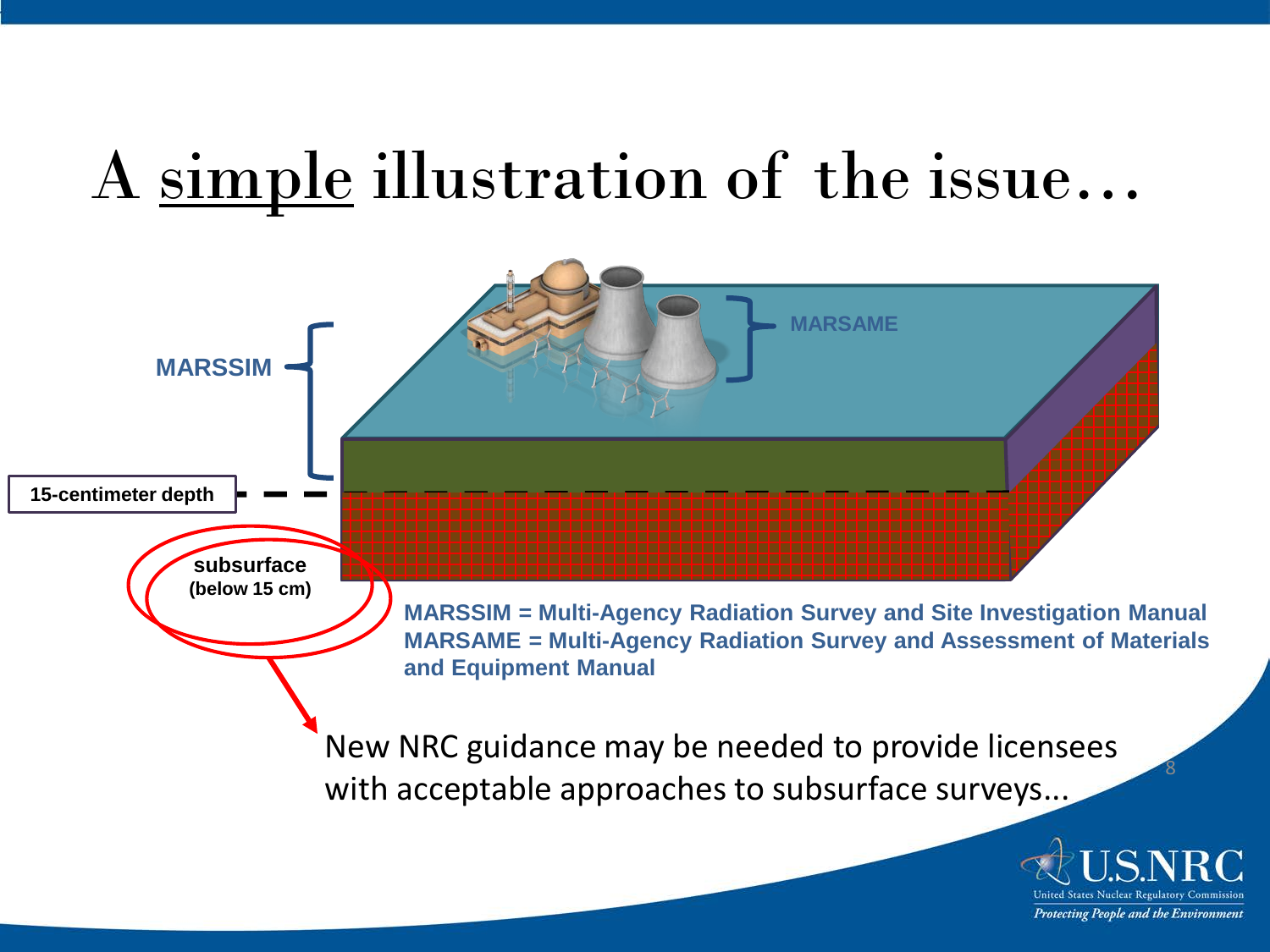## This is not a new issue

- NRC Office of Nuclear Material Safety and Safeguards (NMSS) has already reviewed and approved many decommissioning licensee applications
- Some of these applications had subsurface contamination
- What we propose did not exist then, so what did licensees and NMSS do instead?
	- Employed a case-by-case approach  $\rightarrow$  very fact specific

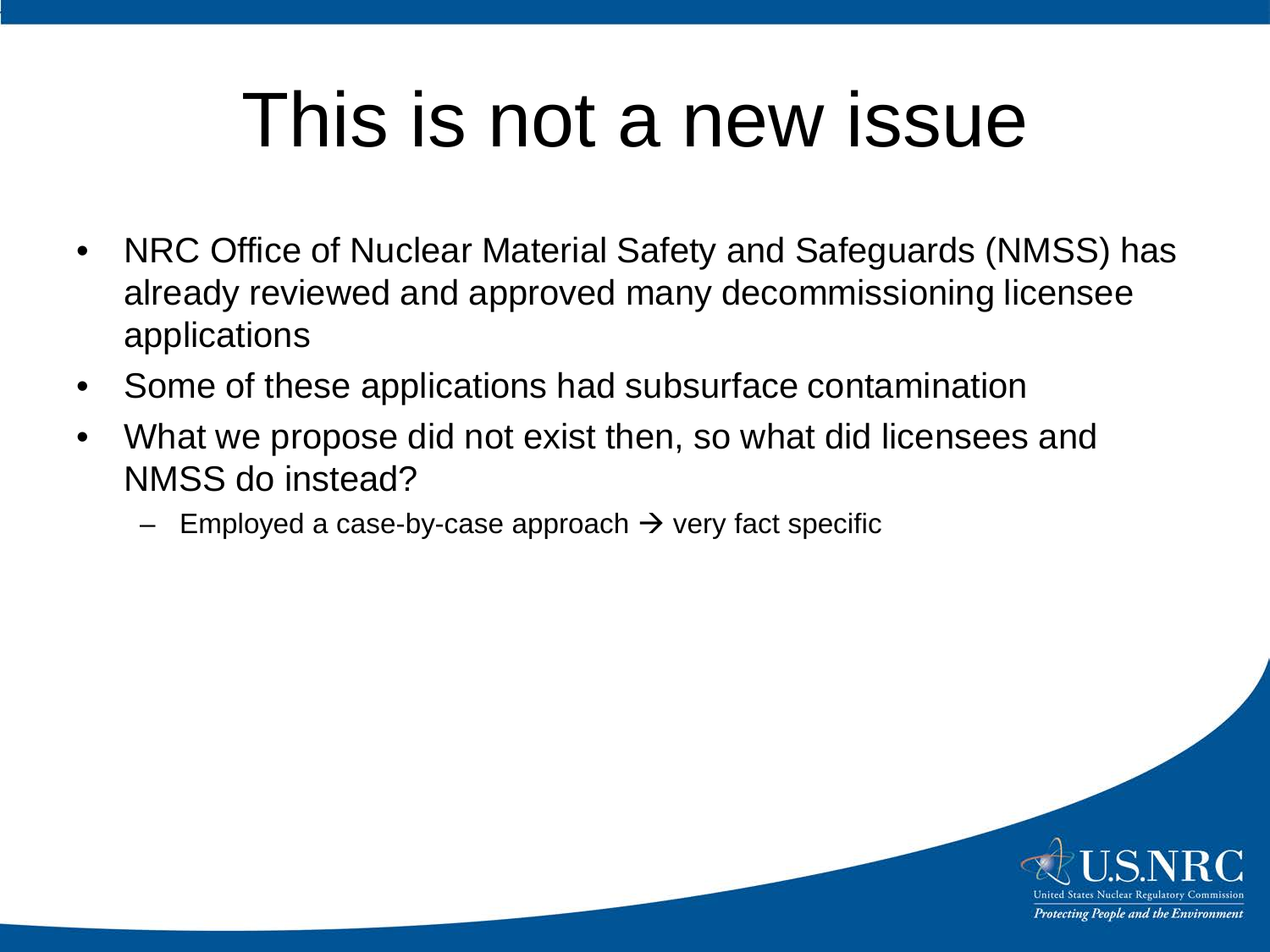# Prior NRC guidance

- NUREG/CR-7021 (January 2012)
	- A Subsurface Decision Model for Supporting Environmental Compliance
- NUREG-1757, Volume 2, Revision 1
	- Consolidated Decommissioning Guidance: Characterization, Survey, and Determination of Radiological Criteria
	- Volume 2, Revision 2 has been issued as a draft report for comment
- NUREG-1575, Revision 1
	- Multi-Agency Radiation Survey and Site Investigation Manual (MARSSIM)

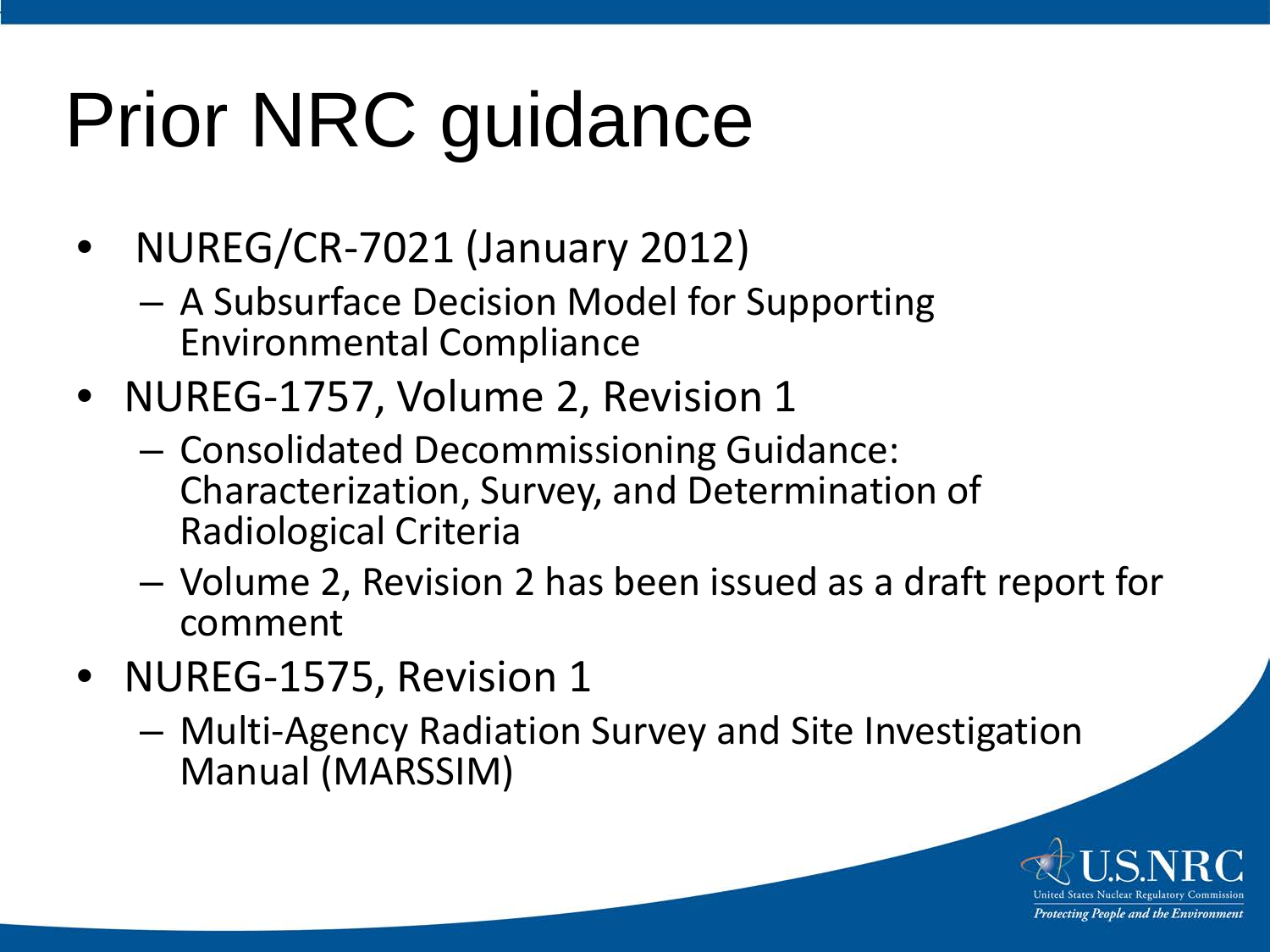### RESEARCH PROCESS

1

Guidance on **Subsurface Contamination Surveys** 

2 3 WE ARE HERE 4

#### NRC Licensing Office Requests Assistance Guidance is needed to provide licensees with acceptable approaches to subsurface surveys

#### Research project proposed and awarded Statement of work drafted by NRC staff for subsurface surveys research proposal

NRC and Contractor develops technical basis NRC and SC&A Inc. develops technical basis document(s) with NRC staff **and public input** 

### NRC staff drafts guidance

RES and NMSS staff write NUREGs, Regulatory Guides, or other guidance documents to support licensee subsurface surveys